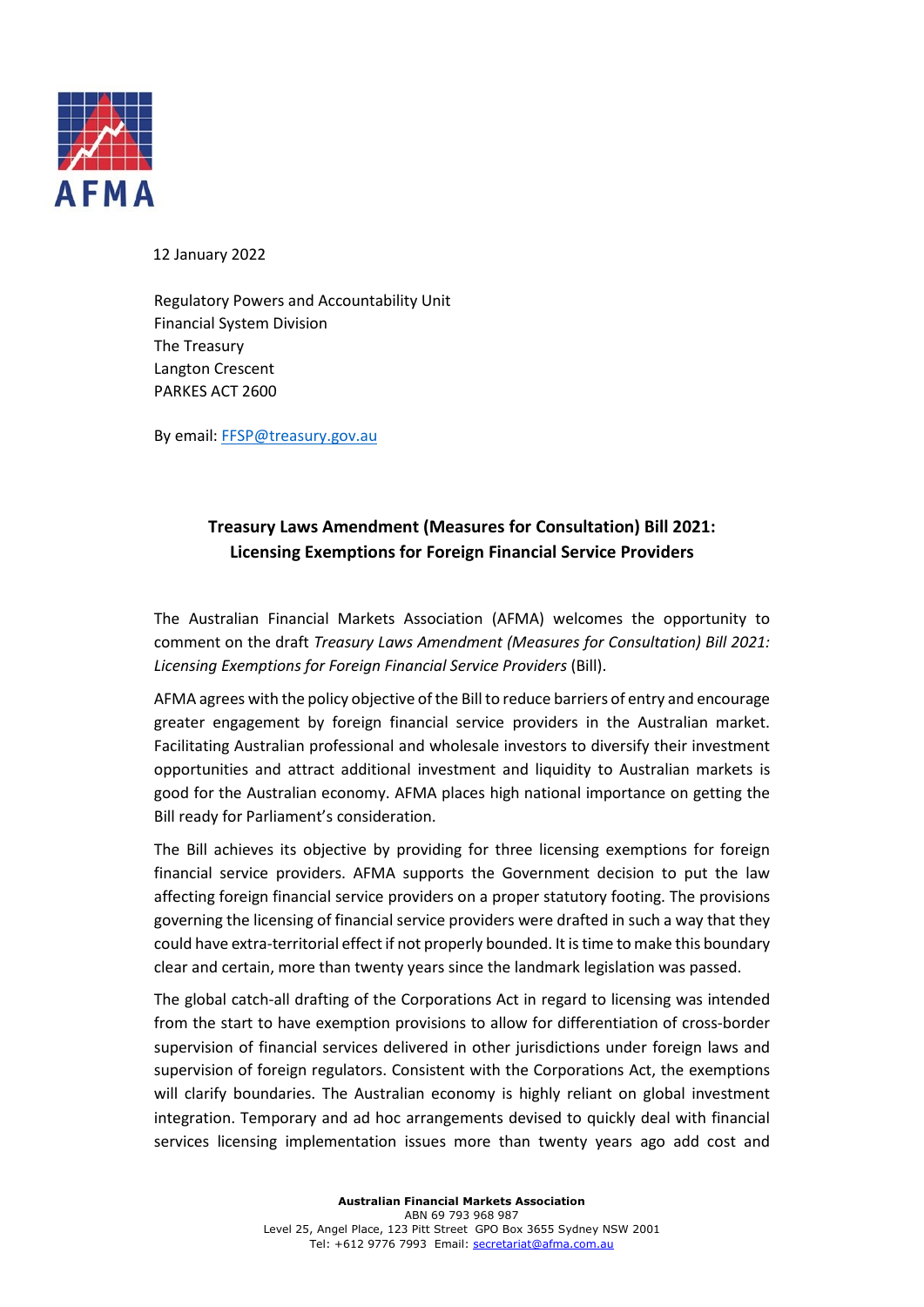complexity to dealings in the wholesale professional financial markets both for clients and service providers.

AFMA generally welcomes the Bill as drafted and considers it sound. Member comments have principally concerned implementation issues and queries on how ASIC will interpret the law and timelines for transition and implementation. There is keen interest to understand how additional comparable jurisdictions will be added to the list. Consistent with our previous discussions these matters are highly important in practice but secondary at this time to getting the legislation passed. The focus at present is on the legislative text. Accordingly, our comments are limited to one key drafting point and some clarification points.

## **1. Comparable regulation representatives - compliance with law**

The key drafting issue noted by a number of members relates to the comparable regulator exemption and the inconsistency with the purpose of relying on home jurisdiction regulation, then requiring compliance with particular aspects of Australian law. This concern is focused on training and compliance by representatives with Australian law.

Subsection 911L(6) will require that the "person must maintain sufficient oversight over representatives who provide the financial service and take reasonable steps to ensure that those representatives comply with the *financial service laws*." It is made expressly clear in the Explanatory Memorandum (EM) that 'Financial services laws' is defined in section 761A of the Corporations Act and includes (but is not limited to):

- a provision of Chapter 7 of the Corporations Act which relates to requirements and regulation of financial services and markets;
- a provision of Division 2 of Part 2 of the Australian Securities Investments Commission Act 2001 which relates to unconscionable conduct and consumer protection in relation to financial services; and
- any other Commonwealth, state or territory legislation that covers conduct relating to the provision of financial services.

To be consistent with the intention of reliance on the comparable regulation, the reference to 'financial services law' should instead be to the laws of the comparable jurisdiction. These are the laws which properly govern the services being delivered under an exemption regime and with which training and supervision should be in accord.

Accordingly, AFMA recommends that the defined term 'financial service laws' in Subsection 911L(6) be replaced by reference to the laws of the comparable jurisdiction's law regulating financial services to make it clearly distinguishable from Australian financial services laws.

## **2. EM clarification – Offshore entities of AFSL**

Paragraphs 1.28 and 1.33 of the EM set out that the professional investor exemption is available to a person that provides the financial services 'from a place outside Australia' and a 'foreign company licensed to provide the same financial service by a regulator in a foreign jurisdiction' respectively. Further to this, Paragraph 1.51 of the EM states that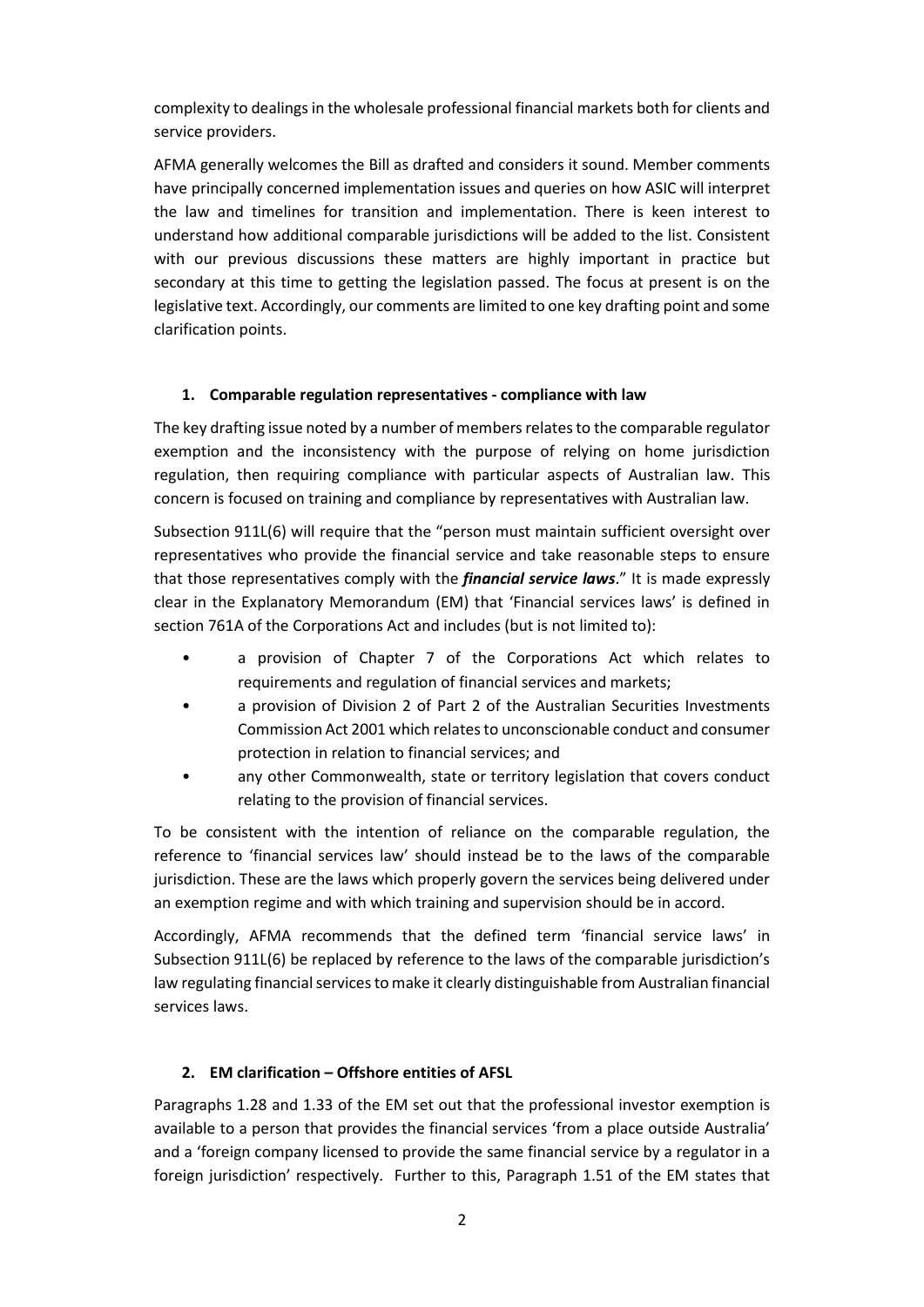"while the exemption is only available to financial services provided from outside Australia, this does not preclude foreign financial service providers from appointing local representatives or making infrequent marketing visits to Australia". The draft legislation does not prescribe any restriction on the types of FFSPs that can rely on the exemptions. This is understood to mean that offshore offices of entities with an AFSL (e.g. the Head Office outside Australia) will be able to apply these exemptions. It would be helpful if the EM could make this clear.

#### **3. First time notices**

Paragraph 1.87 EM says *"This notice requirement applies to first-time users of the*  exemptions, as well as to persons who have previously used the existing professional *investor exemption or sufficient equivalence relief (prior to the commencement of the Bill). This will ensure ASIC is aware of all of the persons using the new professional investor and comparable regulator* exemptions". For foreign companies that have until 31 March 2023 and are looking to move to the comparable regulator exemption will this be grandfathered or will they need to apply/notify on the intention to use the exemption? On the basis that grandfathering is permitted and a firm is able to rely on its current sufficient equivalence exemption until 31 March 2023, it would be helpful if subsection 911(G)(2)(a) were to be amended to include the suggested words underlined below in the draft paragraph so this is clear:

*(2) The person must notify ASIC that the person intends to rely on the exemption:*

*a. As soon as practicable, and before the 15th business day, after the first time (the start time) after the commencement of this section that the person starts to provide the financial service* under or in reliance of the exemption.

If grandfathering were not allowed, the concern arises around whether "15 days" is ample time for foreign firms (particularly those foreign entities with several entities) to arrange for the exemption.

#### **4. Jurisdictional nexus**

A noteworthy observation from a member was about the proposed professional investor and comparable regulator exemptions in the context of current trends in digital presence including locations of servers etc. It would appear the jurisdictional nexus test based on physical location is likely to become more uncertain over time as digital services rely increasingly on facilitation of services through offshore entities.

A ready solution to this point is not simple to propose and may sit more properly into a broader policy review of the suitability of Corporations Act provisions for digitised financial and other services where even intermediaries may no longer play a part in a transaction.